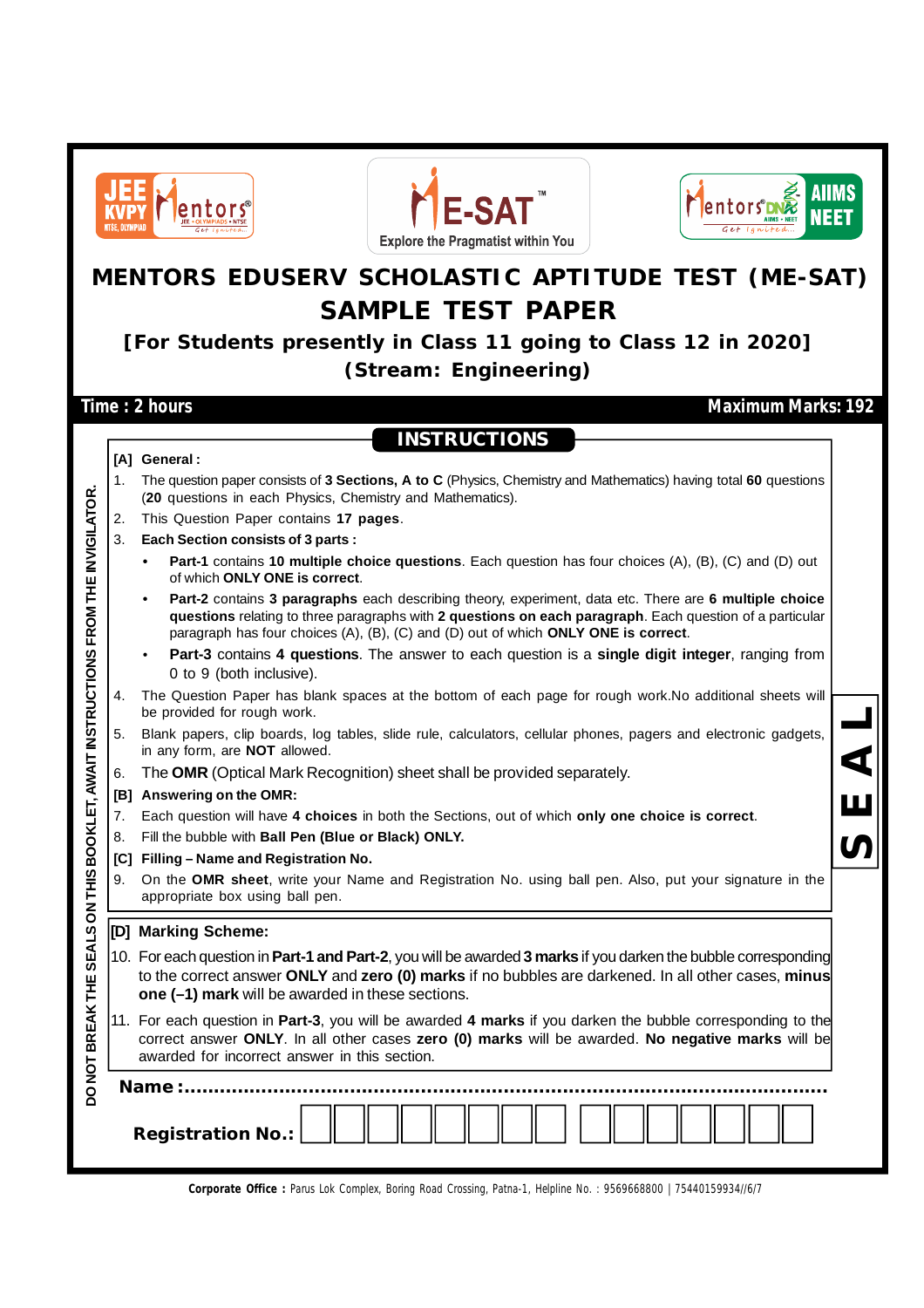| $[2]$ |                                                                                                                                                                                                                                                                                      |     | For Students in Class 11 going to Class 12 in 2020 (Engg.)   [SAMPLE PAPER]        |  |                                               |                               |  |  |  |
|-------|--------------------------------------------------------------------------------------------------------------------------------------------------------------------------------------------------------------------------------------------------------------------------------------|-----|------------------------------------------------------------------------------------|--|-----------------------------------------------|-------------------------------|--|--|--|
|       |                                                                                                                                                                                                                                                                                      |     | <b>SECTION-A : PHYSICS</b>                                                         |  |                                               |                               |  |  |  |
|       | $PART-1$                                                                                                                                                                                                                                                                             |     |                                                                                    |  |                                               |                               |  |  |  |
|       |                                                                                                                                                                                                                                                                                      |     | (Single Correct Answer Type)                                                       |  |                                               |                               |  |  |  |
|       | This part contains 10 multiple choice questions. Each question has four choices (A), (B), (C)                                                                                                                                                                                        |     |                                                                                    |  |                                               |                               |  |  |  |
|       | and (D), out of which ONLY ONE is correct.                                                                                                                                                                                                                                           |     |                                                                                    |  |                                               |                               |  |  |  |
| 1.    | A constant power is supplied to a rotating disc. Angular velocity ( $\omega$ ) of disc varies with number<br>of rotations $(n)$ made by the disc as                                                                                                                                  |     |                                                                                    |  |                                               |                               |  |  |  |
|       | (A) $\omega \propto n^{1/3}$                                                                                                                                                                                                                                                         |     | (B) $\omega \propto n^{3/2}$ (C) $\omega \propto n^{2/3}$ (D) $\omega \propto n^2$ |  |                                               |                               |  |  |  |
| 2.    | A body of mass $m$ is kept stationary on a rough inclined plane of inclination $\theta$ . The magnitude<br>of force acting on the body by the inclined plane is                                                                                                                      |     |                                                                                    |  |                                               |                               |  |  |  |
|       | $(A)$ mg                                                                                                                                                                                                                                                                             |     | (B) $mg \sin \theta$ (C) $mg \cos \theta$ (D) $mg\sqrt{1+\cos^2 \theta}$           |  |                                               |                               |  |  |  |
| 3.    | The x and y co-ordinates of a particle at any time t are given by $x = 7t + 4t^2$ and $y = 5t$ where<br>x and y are in metre and $t$ in sec. The acceleration of the particle at $5 s$ is                                                                                            |     |                                                                                    |  |                                               |                               |  |  |  |
|       | (A) zero                                                                                                                                                                                                                                                                             |     | $(B)$ 8 m/s <sup>2</sup>                                                           |  | (C) $20 \text{ m/s}^2$ (D) $40 \text{ m/s}^2$ |                               |  |  |  |
| 4.    | A particle is thrown with a speed of 12 m/s at an angle 60° with the horizontal. The time interval<br>between the moments when its speed is 10 m/s is $(g = 10 \text{ m/s}^2)$                                                                                                       |     |                                                                                    |  |                                               |                               |  |  |  |
|       | $(A)$ 1.0 s                                                                                                                                                                                                                                                                          | (B) | 1.2 s                                                                              |  | $(C)$ 1.4 s $(D)$ 1.6 s                       |                               |  |  |  |
| 5.    | A locomotive of mass m starts moving so that its velocity varies as $v = \alpha s^{2/3}$ , where $\alpha$ is a<br>constant and s is the distance traversed. The total work done by all the forces acting on the<br>locomotive during the first t second after the start of motion is |     |                                                                                    |  |                                               |                               |  |  |  |
|       | (A) $\frac{1}{8} m \alpha^4 t^2$                                                                                                                                                                                                                                                     | (B) | $\frac{m\alpha^6 t^4}{162}$                                                        |  | (C) $\frac{m\alpha^6 t^4}{81}$                | (D) $\frac{m\alpha^4 t^2}{2}$ |  |  |  |
|       |                                                                                                                                                                                                                                                                                      |     | <b>Space for rough work</b>                                                        |  |                                               |                               |  |  |  |
|       |                                                                                                                                                                                                                                                                                      |     |                                                                                    |  |                                               |                               |  |  |  |
|       |                                                                                                                                                                                                                                                                                      |     |                                                                                    |  |                                               |                               |  |  |  |
|       |                                                                                                                                                                                                                                                                                      |     |                                                                                    |  |                                               |                               |  |  |  |
|       |                                                                                                                                                                                                                                                                                      |     |                                                                                    |  |                                               |                               |  |  |  |
|       |                                                                                                                                                                                                                                                                                      |     |                                                                                    |  |                                               |                               |  |  |  |
|       |                                                                                                                                                                                                                                                                                      |     |                                                                                    |  |                                               |                               |  |  |  |
|       |                                                                                                                                                                                                                                                                                      |     |                                                                                    |  |                                               |                               |  |  |  |
|       |                                                                                                                                                                                                                                                                                      |     |                                                                                    |  |                                               |                               |  |  |  |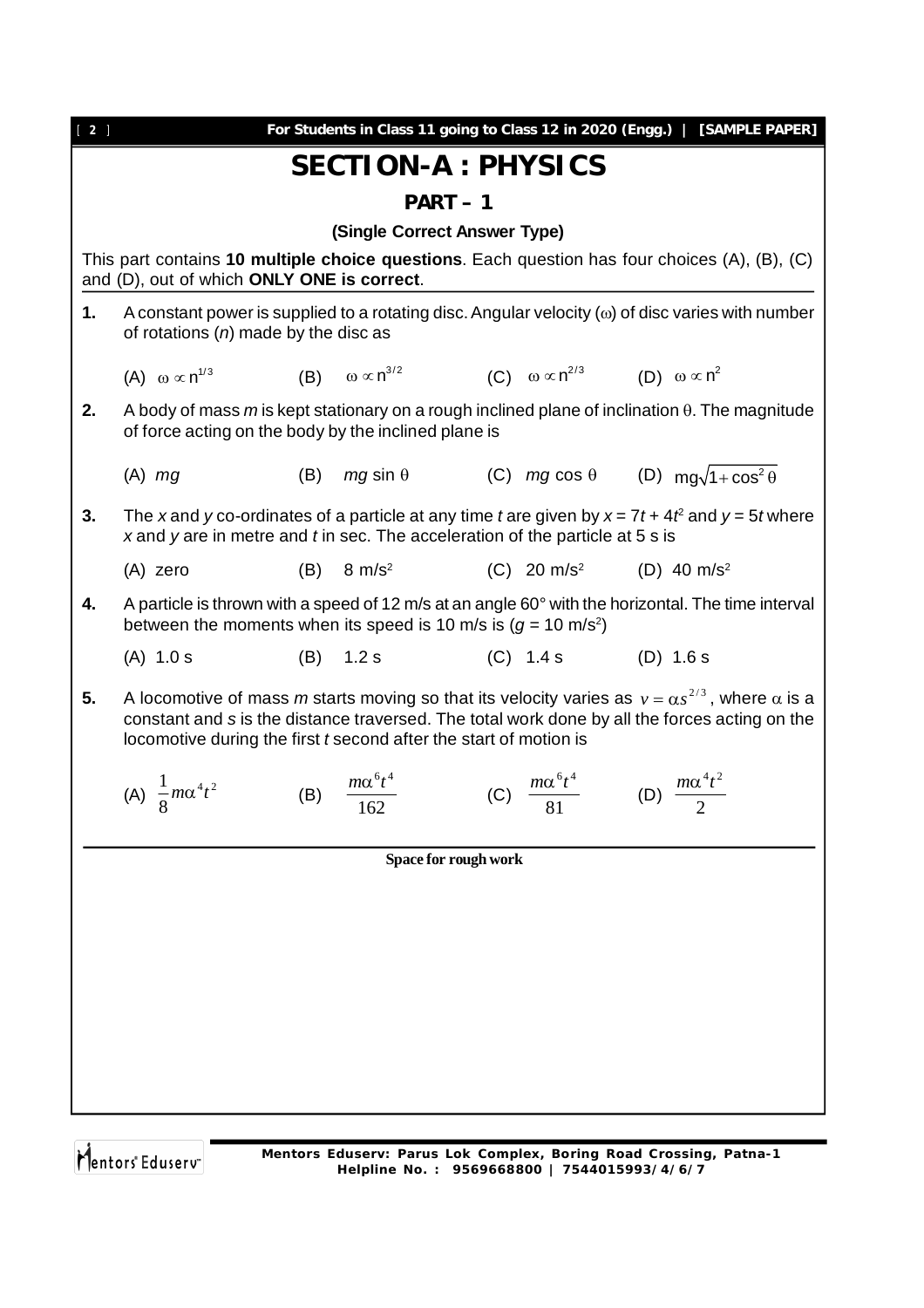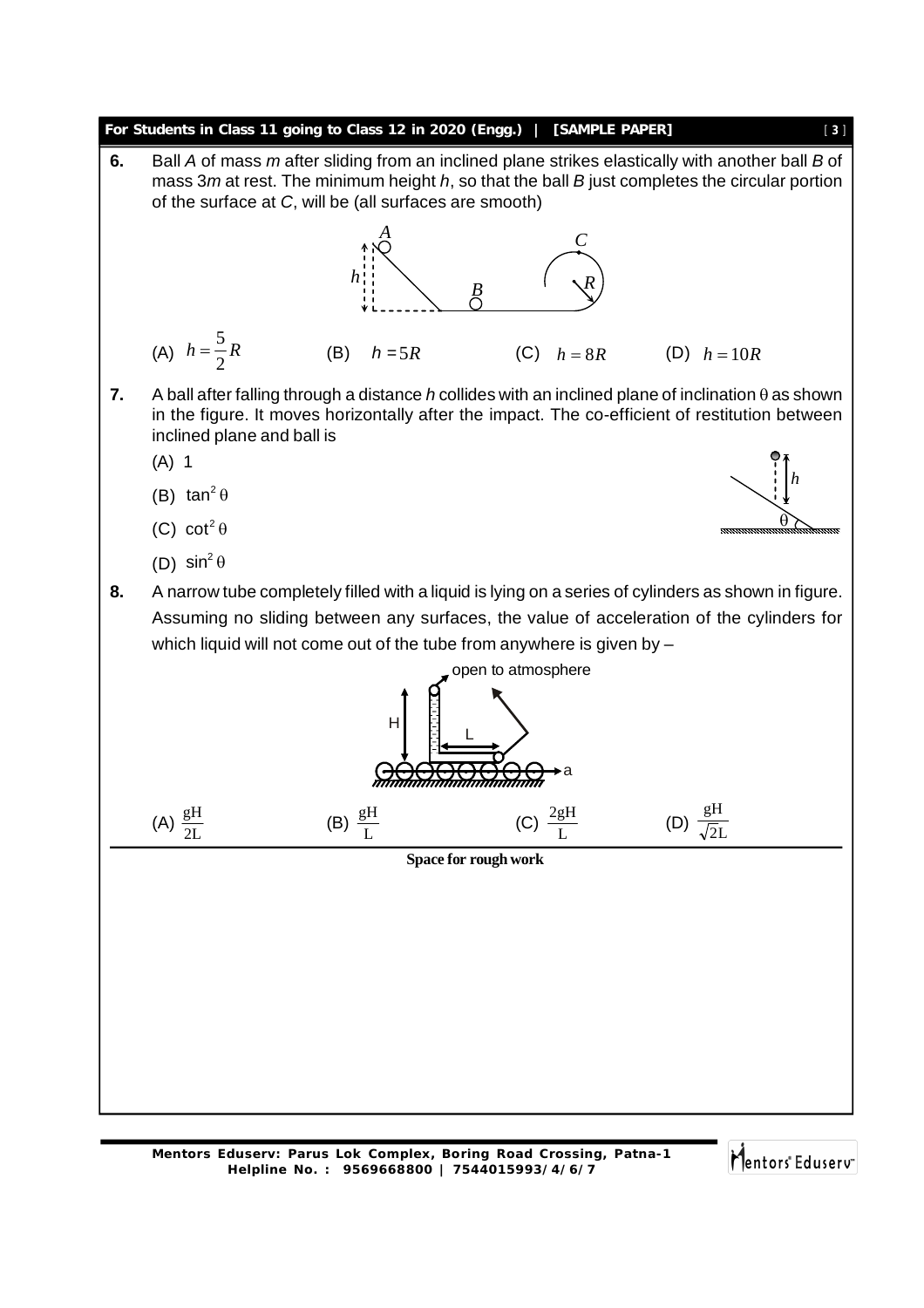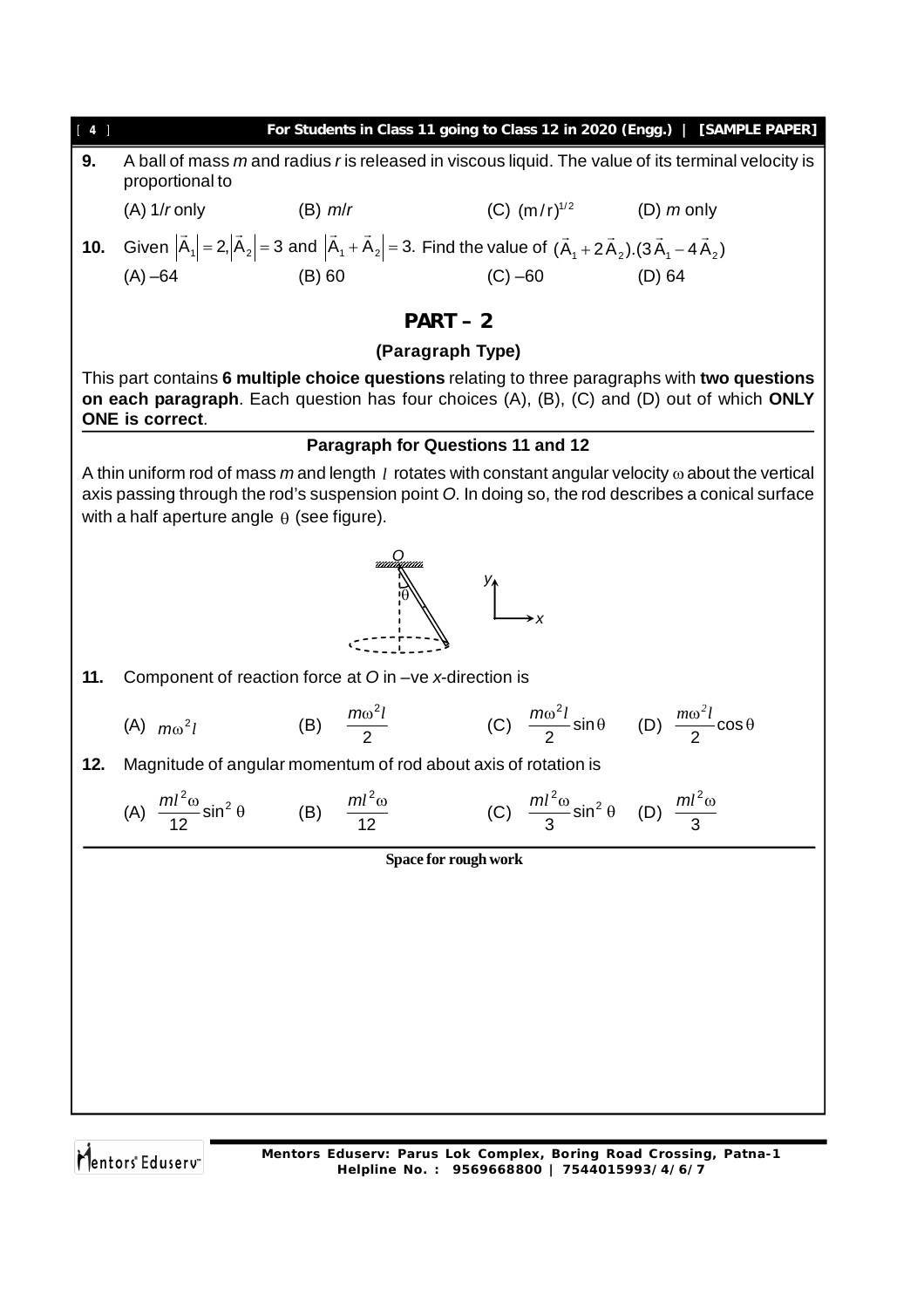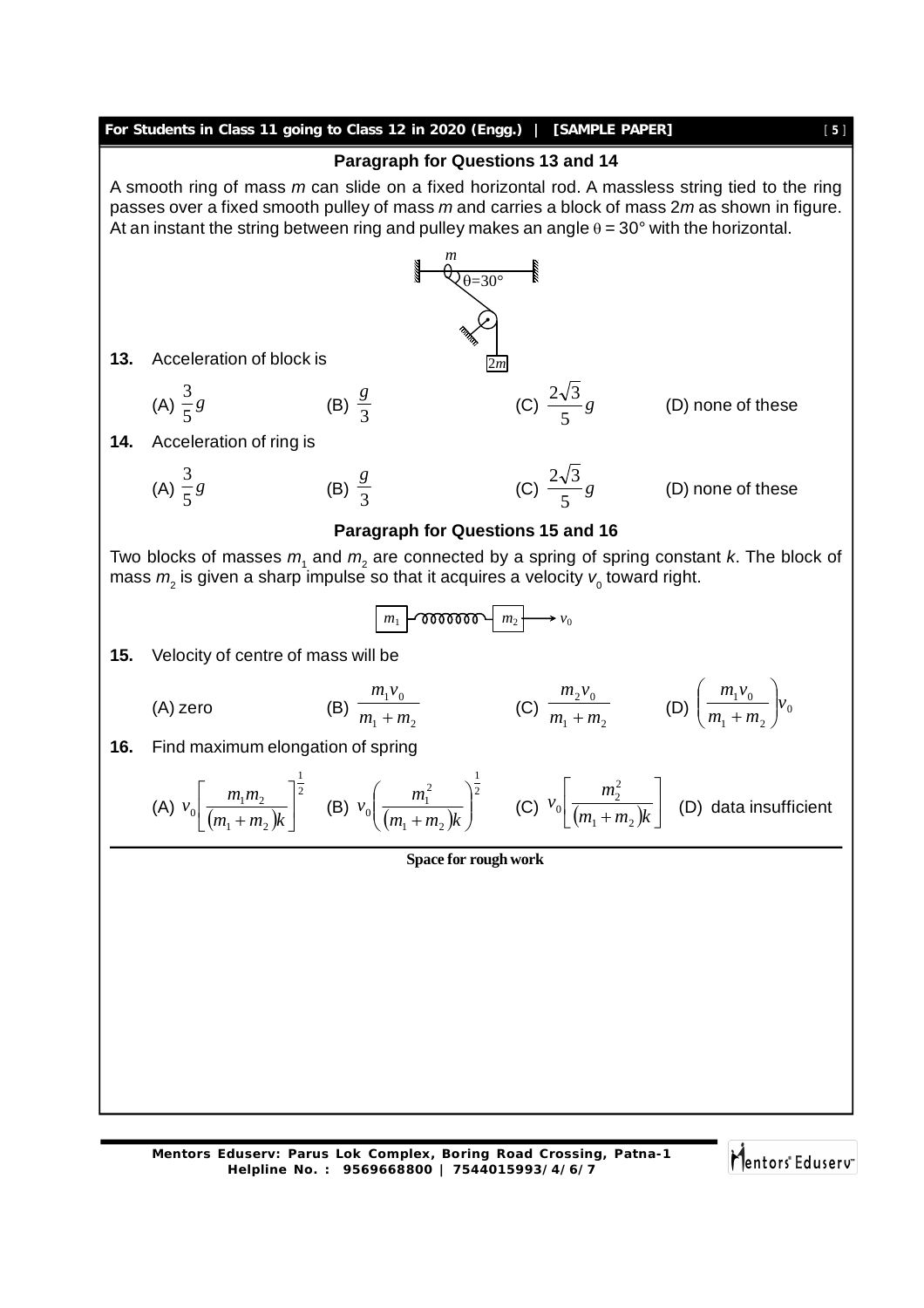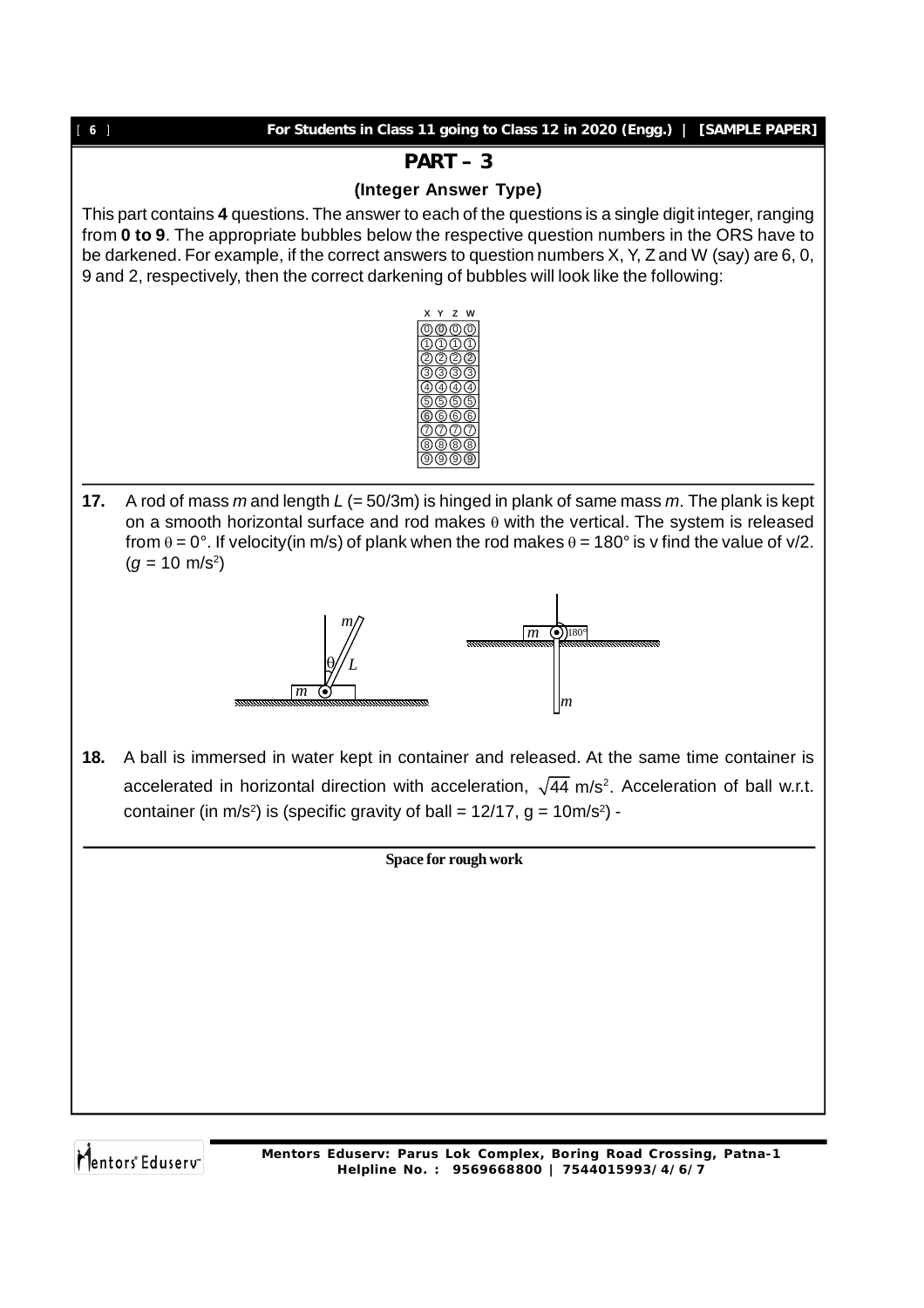#### **For Students in Class 11 going to Class 12 in 2020 (Engg.) | [SAMPLE PAPER]** [ **7** ]

**19.** Two blocks of mass  $m_1 = 2$  kg and  $m_2 = 4$  kg are attached to pulleys are shown in the figure. If the entire system is placed inside a lift and the lift which accelerates upward with acceleration 2m/s<sup>2</sup> then acceleration of  $m_{_2}$  is x m/s<sup>2</sup> upwards. Find x.



**20.** A ball is thrown upwards from the foot of a tower. The ball crosses the top of the tower twice after an interval of 4 second and the ball reaches ground after 8 seconds then the height of tower is 15n metre. Find the value of n.

**Space for rough work**

**Mentors Eduserv: Parus Lok Complex, Boring Road Crossing, Patna-1 Helpline No. : 9569668800 | 7544015993/4/6/7**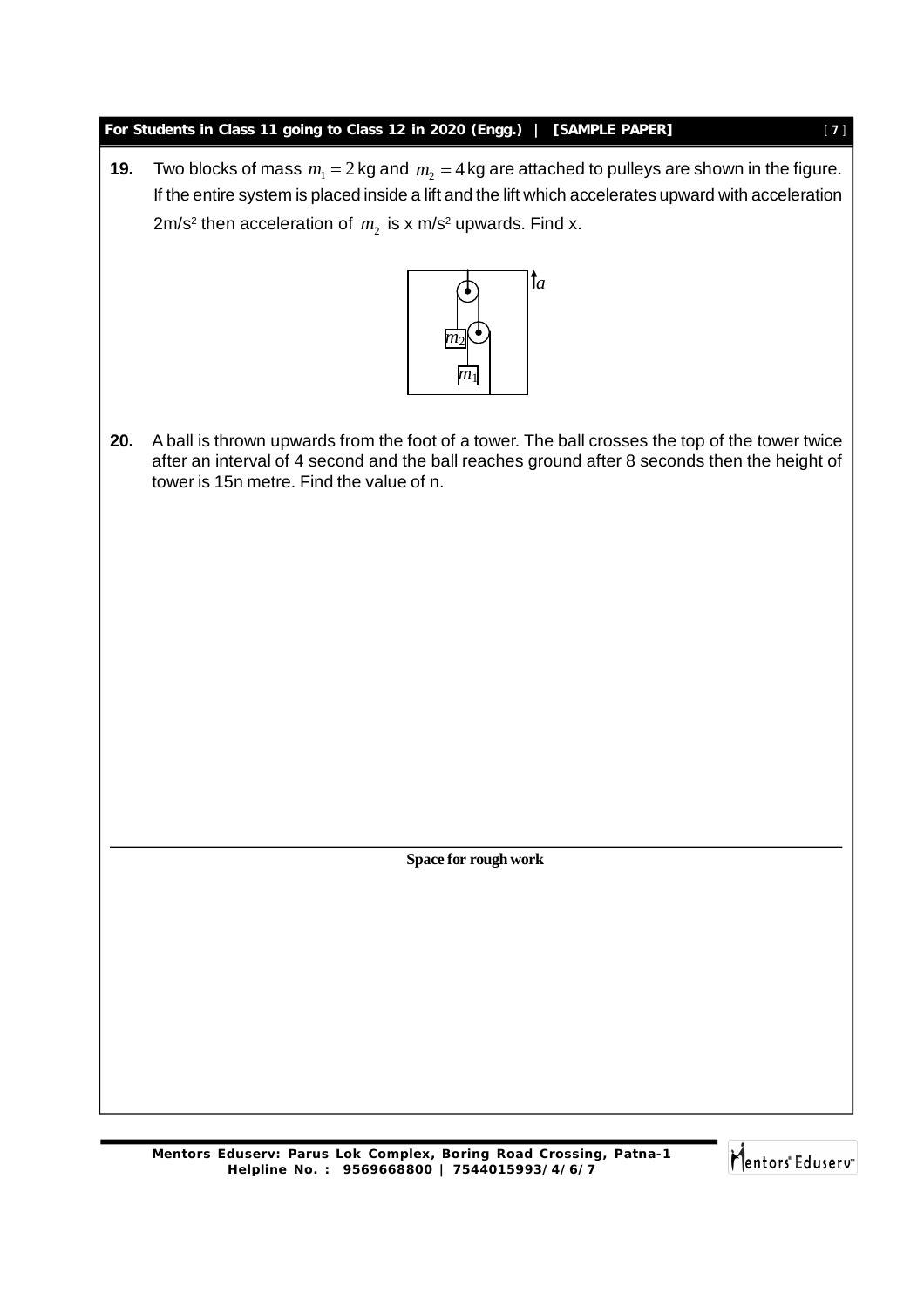| $[ 8 ]$ | For Students in Class 11 going to Class 12 in 2020 (Engg.)   [SAMPLE PAPER]                                                                                                            |  |  |  |  |  |  |  |  |  |
|---------|----------------------------------------------------------------------------------------------------------------------------------------------------------------------------------------|--|--|--|--|--|--|--|--|--|
|         | <b>SECTION-B: CHEMISTRY</b>                                                                                                                                                            |  |  |  |  |  |  |  |  |  |
|         | $PART-1$                                                                                                                                                                               |  |  |  |  |  |  |  |  |  |
|         | (Single Correct Answer Type)                                                                                                                                                           |  |  |  |  |  |  |  |  |  |
|         | This part contains 10 multiple choice questions. Each question has four choices $(A)$ , $(B)$ , $(C)$                                                                                  |  |  |  |  |  |  |  |  |  |
|         | and (D), out of which ONLY ONE is correct.                                                                                                                                             |  |  |  |  |  |  |  |  |  |
| 21.     | Spin multiplicity of Fe <sup>2+</sup> will be                                                                                                                                          |  |  |  |  |  |  |  |  |  |
| 22.     | $(C)$ 6<br>$(A)$ 4<br>$(B)$ 5<br>(D) None                                                                                                                                              |  |  |  |  |  |  |  |  |  |
|         | In a hydrogen atom, an electron is present in certain excited state having energy ( $E$ ) = -0.85 eV.<br>Maximum number of spectral lines in Balmer series will be                     |  |  |  |  |  |  |  |  |  |
|         | $(A)$ 2<br>$(C)$ 4<br>$(D)$ 3<br>$(B)$ 1                                                                                                                                               |  |  |  |  |  |  |  |  |  |
| 23.     | Which of the following statement(s) is/are incorrect according to kinetic theory of gases.                                                                                             |  |  |  |  |  |  |  |  |  |
|         | (A) Kinetic energy of a gas is directly proportional to its temperature.                                                                                                               |  |  |  |  |  |  |  |  |  |
|         | (B) Molecules of a gas undergo inelastic collisions.                                                                                                                                   |  |  |  |  |  |  |  |  |  |
|         | (C) Actual volume of the gas molecule is negligible as compared to volume occupied by the<br>gas only at low pressure.                                                                 |  |  |  |  |  |  |  |  |  |
|         | $(D)$ Both B & C.                                                                                                                                                                      |  |  |  |  |  |  |  |  |  |
| 24.     | 20 mL of 0.1 M weak acid HA is titrated with 0.1 M KOH. At half equivalence point, pH is found<br>to be 5. Calculate the approximate pH at equivalence point. [Given : $log 2 = 0.3$ ] |  |  |  |  |  |  |  |  |  |
|         | $(A)$ 10.15<br>(C) 8.85<br>(D) 7.2<br>$(B)$ 12.4                                                                                                                                       |  |  |  |  |  |  |  |  |  |
| 25.     | Which of the following graph for an ideal gas is incorrect.                                                                                                                            |  |  |  |  |  |  |  |  |  |
|         | Vapour<br>음<br>density<br>(A)                                                                                                                                                          |  |  |  |  |  |  |  |  |  |
|         | (B)<br>no. of moles                                                                                                                                                                    |  |  |  |  |  |  |  |  |  |
|         | d is absolute density<br>In a closed vessel<br>at constant n & T<br>at constant n & T                                                                                                  |  |  |  |  |  |  |  |  |  |
|         | Space for rough work                                                                                                                                                                   |  |  |  |  |  |  |  |  |  |
|         |                                                                                                                                                                                        |  |  |  |  |  |  |  |  |  |
|         |                                                                                                                                                                                        |  |  |  |  |  |  |  |  |  |
|         |                                                                                                                                                                                        |  |  |  |  |  |  |  |  |  |
|         |                                                                                                                                                                                        |  |  |  |  |  |  |  |  |  |
|         |                                                                                                                                                                                        |  |  |  |  |  |  |  |  |  |
|         |                                                                                                                                                                                        |  |  |  |  |  |  |  |  |  |
|         |                                                                                                                                                                                        |  |  |  |  |  |  |  |  |  |
|         |                                                                                                                                                                                        |  |  |  |  |  |  |  |  |  |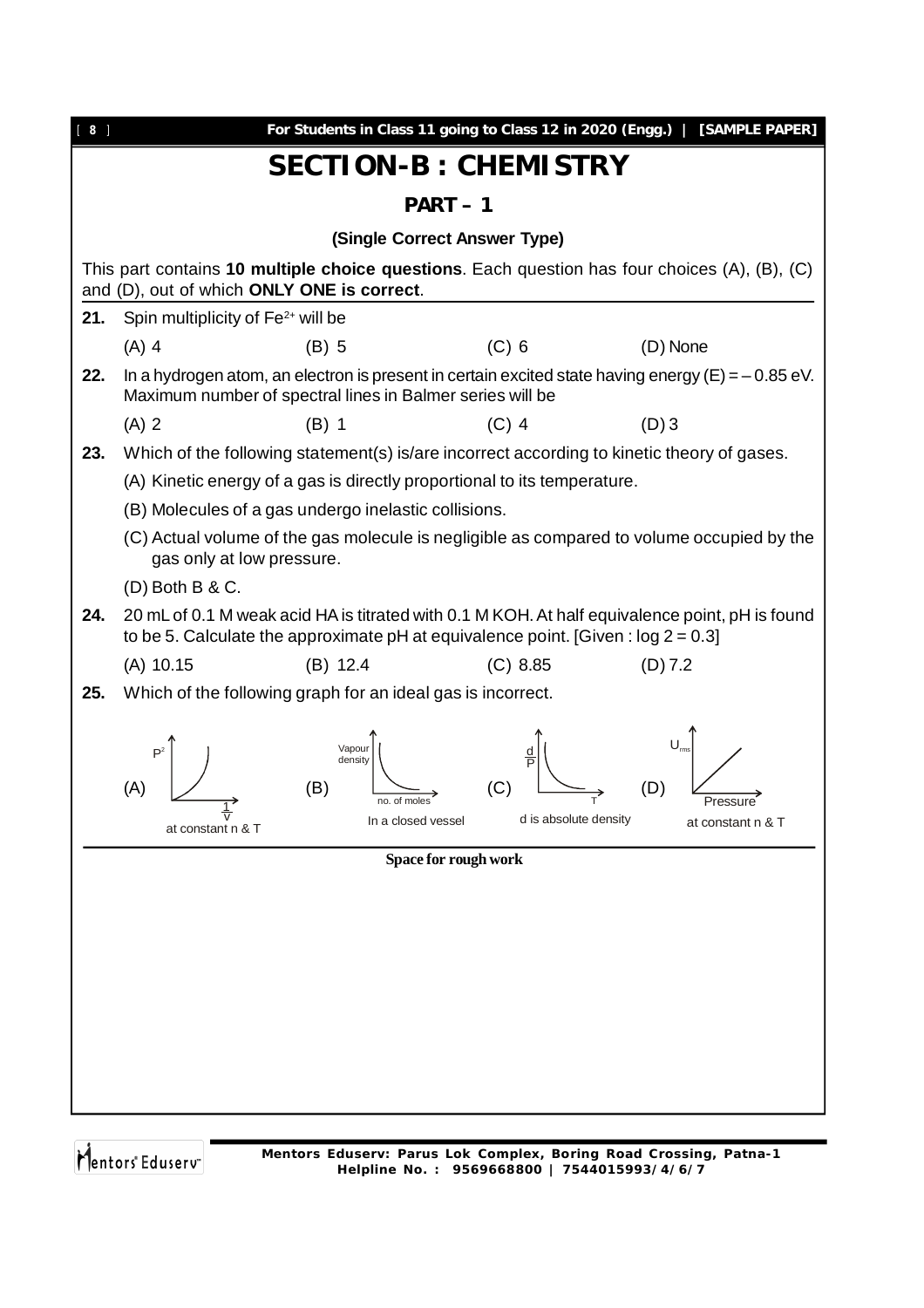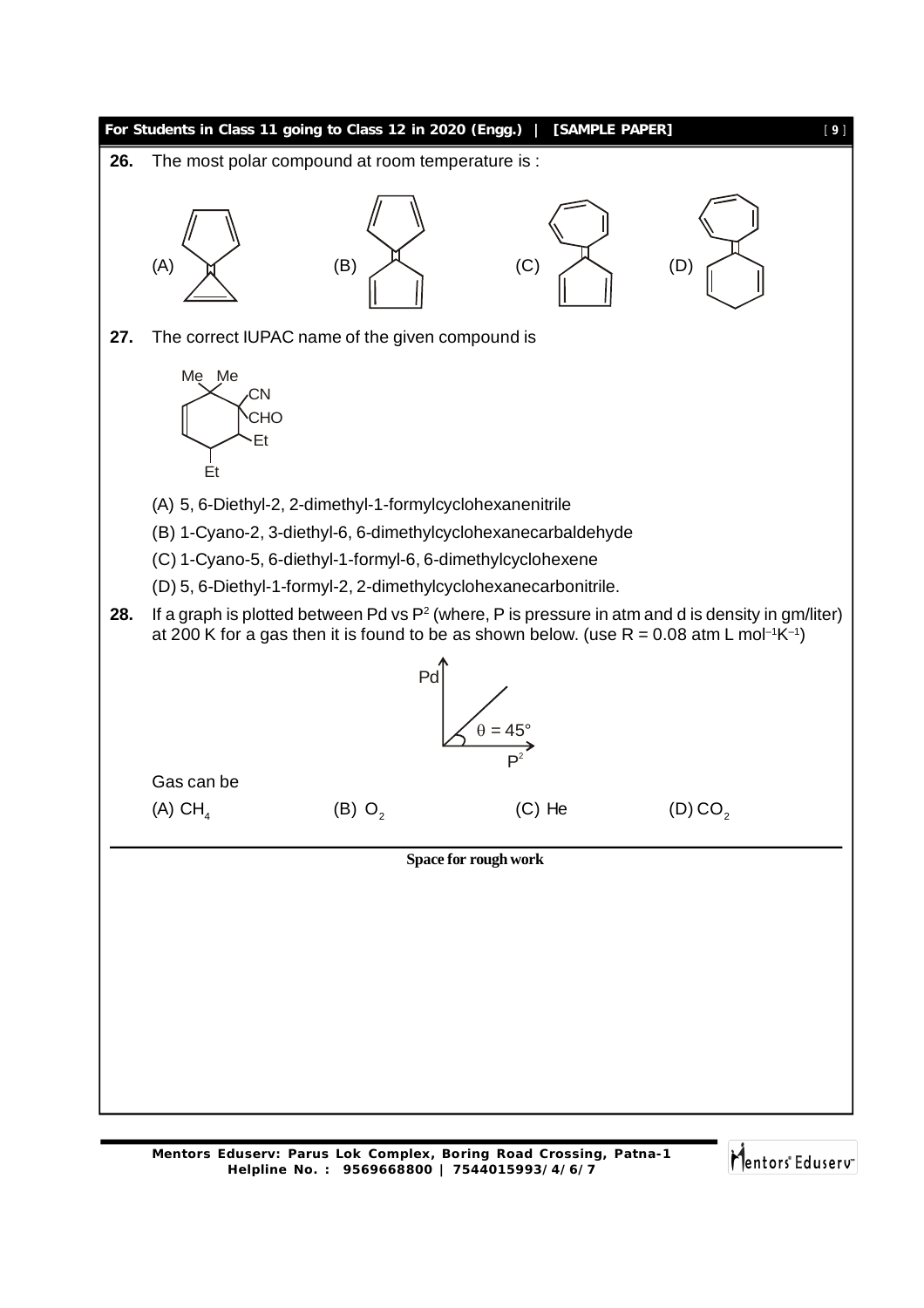| $10$ ]<br>29. | For Students in Class 11 going to Class 12 in 2020 (Engg.)   [SAMPLE PAPER]<br>Which of the following option is correct?    |
|---------------|-----------------------------------------------------------------------------------------------------------------------------|
|               |                                                                                                                             |
|               | (A) Addition of catalyst changes the value of $K_c$ .                                                                       |
|               | (B) Addition of inert gas at constant pressure may or may not change equilibrium position.                                  |
|               | (C) $H_2O$ (s) $\Box$ $\Box$ $H_2O$ (I), this reaction moves forward by adding inert gas in a vessel of<br>constant volume. |
|               | $(D)$ both B & C                                                                                                            |
| 30.           | Consider the following statements                                                                                           |
|               | Be <sup>+2</sup> is more highly hydrated than other alkaline earth metals.<br>1.                                            |
|               | Lattice energy of CsF is greater than CsCl.<br>2.                                                                           |
|               | 3. Second ionization energy of 'P' is less than S.                                                                          |
|               | 4. $\text{Al}_2\text{O}_3$ and MgO are amphoteric in nature.                                                                |
|               | of these statements :                                                                                                       |
|               | (A) 1, 2 and 3 are correct                                                                                                  |
|               | (B) 1 and 2 are correct                                                                                                     |
|               | (C) 2 and 3 are correct                                                                                                     |
|               | $(D)$ All                                                                                                                   |
|               |                                                                                                                             |
|               |                                                                                                                             |
|               |                                                                                                                             |
|               |                                                                                                                             |
|               |                                                                                                                             |
|               |                                                                                                                             |
|               | Space for rough work                                                                                                        |
|               |                                                                                                                             |
|               |                                                                                                                             |

Mentors<sup>®</sup> Eduserv<sup>®</sup>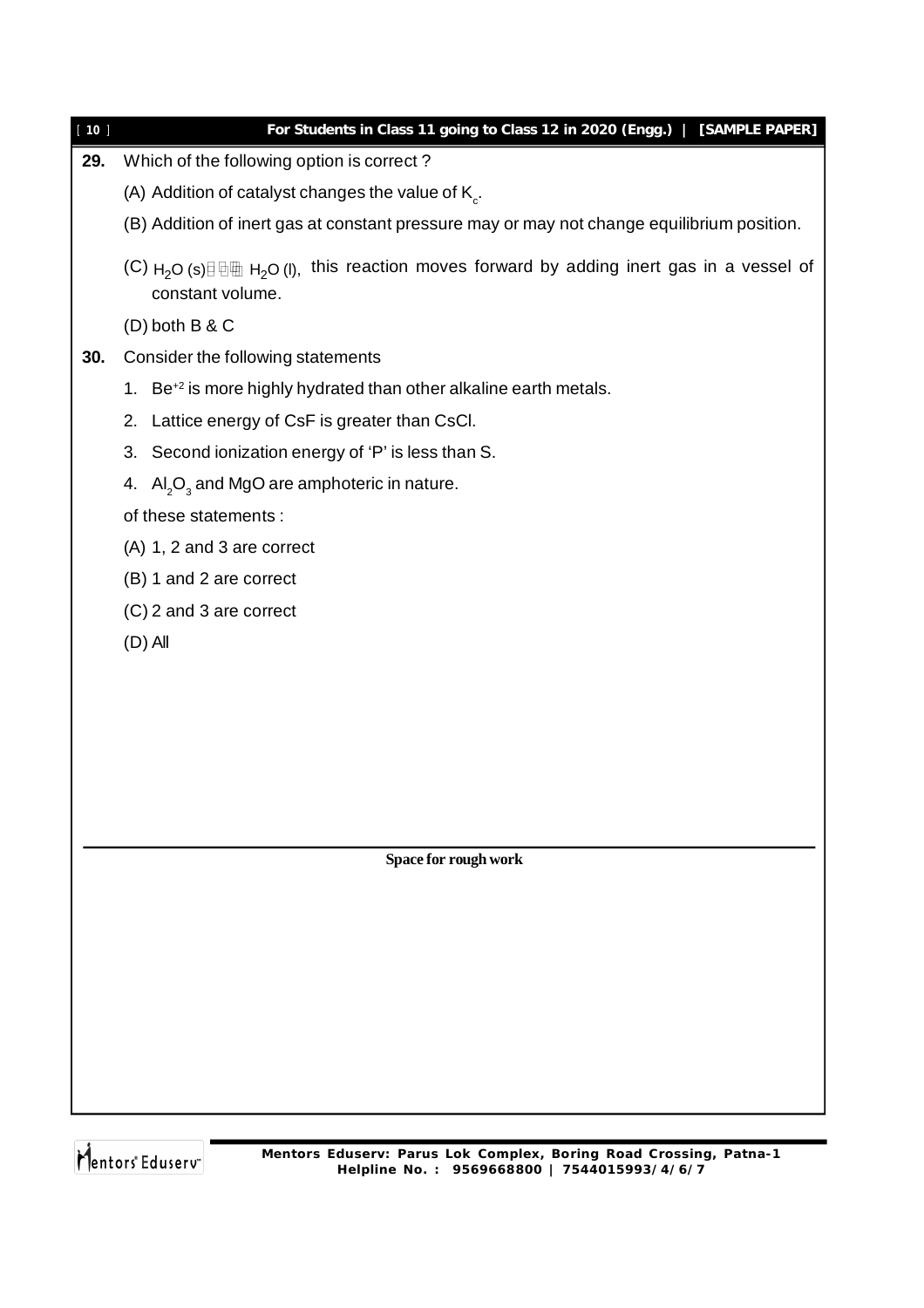|     |                                                                                                                                                                                                                       | For Students in Class 11 going to Class 12 in 2020 (Engg.)   [SAMPLE PAPER]                                                                                                                                                                            |  | [11]                                                                                                                                                                                                                                   |  |  |  |  |
|-----|-----------------------------------------------------------------------------------------------------------------------------------------------------------------------------------------------------------------------|--------------------------------------------------------------------------------------------------------------------------------------------------------------------------------------------------------------------------------------------------------|--|----------------------------------------------------------------------------------------------------------------------------------------------------------------------------------------------------------------------------------------|--|--|--|--|
|     | $PART-2$                                                                                                                                                                                                              |                                                                                                                                                                                                                                                        |  |                                                                                                                                                                                                                                        |  |  |  |  |
|     | (Paragraph Type)                                                                                                                                                                                                      |                                                                                                                                                                                                                                                        |  |                                                                                                                                                                                                                                        |  |  |  |  |
|     | This part contains 6 multiple choice questions relating to three paragraphs with two questions<br>on each paragraph. Each question has four choices (A), (B), (C) and (D) out of which ONLY<br><b>ONE</b> is correct. |                                                                                                                                                                                                                                                        |  |                                                                                                                                                                                                                                        |  |  |  |  |
|     |                                                                                                                                                                                                                       | Paragraph for Questions 31 and 32                                                                                                                                                                                                                      |  |                                                                                                                                                                                                                                        |  |  |  |  |
|     |                                                                                                                                                                                                                       | total mass of $H_2SO_4$ obtained after dilution is known as % labeling in oleum.                                                                                                                                                                       |  | Oleum is considered as a solution of $SO_3$ in H <sub>2</sub> SO <sub>4</sub> , which is obtained by passing SO <sub>3</sub> in<br>solution of $H_2SO_4$ . When 100g sample of oleum is diluted with desired weight of $H_2O$ then the |  |  |  |  |
|     |                                                                                                                                                                                                                       | free SO <sub>3</sub> present in oleum to form $H_2SO_4$ as $SO_3 + H_2O \longrightarrow \tilde{H}_2SO_4$ .                                                                                                                                             |  | For example, an oleum labeled as '109% $H_2SO_4$ ' means the 109 g total mass of pure<br>$H2SO4$ will be formed when 100 g of oleum is diluted by 9g of $H2O$ which combines with all the                                              |  |  |  |  |
| 31. |                                                                                                                                                                                                                       | What is the % of free SO <sub>3</sub> is an oleum that is labeled as '104.5% $H_2$ SO <sub>4</sub> '?                                                                                                                                                  |  |                                                                                                                                                                                                                                        |  |  |  |  |
|     | $(A)$ 10                                                                                                                                                                                                              | $(B)$ 20                                                                                                                                                                                                                                               |  | (C) 40 (D) none of these                                                                                                                                                                                                               |  |  |  |  |
| 32. | free $SO3$ remaining in the solution is                                                                                                                                                                               |                                                                                                                                                                                                                                                        |  | 9.0 g water is added into 100g oleum sample labeled as "112%" $H_2SO_4$ then the amount of                                                                                                                                             |  |  |  |  |
|     |                                                                                                                                                                                                                       | (A) 14.93 L at STP (B) 7.46 L at STP (C) 3.73 L at STP (D) 11.2 L at STP                                                                                                                                                                               |  |                                                                                                                                                                                                                                        |  |  |  |  |
|     |                                                                                                                                                                                                                       |                                                                                                                                                                                                                                                        |  |                                                                                                                                                                                                                                        |  |  |  |  |
|     |                                                                                                                                                                                                                       | Paragraph for Questions 33 and 34                                                                                                                                                                                                                      |  |                                                                                                                                                                                                                                        |  |  |  |  |
|     |                                                                                                                                                                                                                       | of $\sigma$ electron affects the stability of carbocation carbon free radical or alkene                                                                                                                                                                |  | Hyperconjugation is no bond resonance in which $\sigma$ electron delocalised. The delocalisation                                                                                                                                       |  |  |  |  |
|     |                                                                                                                                                                                                                       | $\sum_{\begin{subarray}{c}\downarrow\\ \downarrow\end{subarray}} C = \begin{subarray}{c}\uparrow\\ C \end{subarray} \longrightarrow \sum_{\begin{subarray}{c}\uparrow\\ H^{\oplus} \end{subarray}} C = \begin{subarray}{c}\uparrow\\ C \end{subarray}$ |  |                                                                                                                                                                                                                                        |  |  |  |  |
|     |                                                                                                                                                                                                                       | than Inductive effect but less effective than resonance effect.                                                                                                                                                                                        |  | Bond strength C – D is greater than C – H, no bond resonance of $\alpha$ D is also more effective                                                                                                                                      |  |  |  |  |
|     |                                                                                                                                                                                                                       |                                                                                                                                                                                                                                                        |  |                                                                                                                                                                                                                                        |  |  |  |  |
|     |                                                                                                                                                                                                                       | Space for rough work                                                                                                                                                                                                                                   |  |                                                                                                                                                                                                                                        |  |  |  |  |
|     |                                                                                                                                                                                                                       |                                                                                                                                                                                                                                                        |  |                                                                                                                                                                                                                                        |  |  |  |  |
|     |                                                                                                                                                                                                                       |                                                                                                                                                                                                                                                        |  |                                                                                                                                                                                                                                        |  |  |  |  |
|     |                                                                                                                                                                                                                       |                                                                                                                                                                                                                                                        |  |                                                                                                                                                                                                                                        |  |  |  |  |
|     |                                                                                                                                                                                                                       |                                                                                                                                                                                                                                                        |  |                                                                                                                                                                                                                                        |  |  |  |  |
|     |                                                                                                                                                                                                                       |                                                                                                                                                                                                                                                        |  |                                                                                                                                                                                                                                        |  |  |  |  |
|     |                                                                                                                                                                                                                       |                                                                                                                                                                                                                                                        |  |                                                                                                                                                                                                                                        |  |  |  |  |
|     |                                                                                                                                                                                                                       |                                                                                                                                                                                                                                                        |  |                                                                                                                                                                                                                                        |  |  |  |  |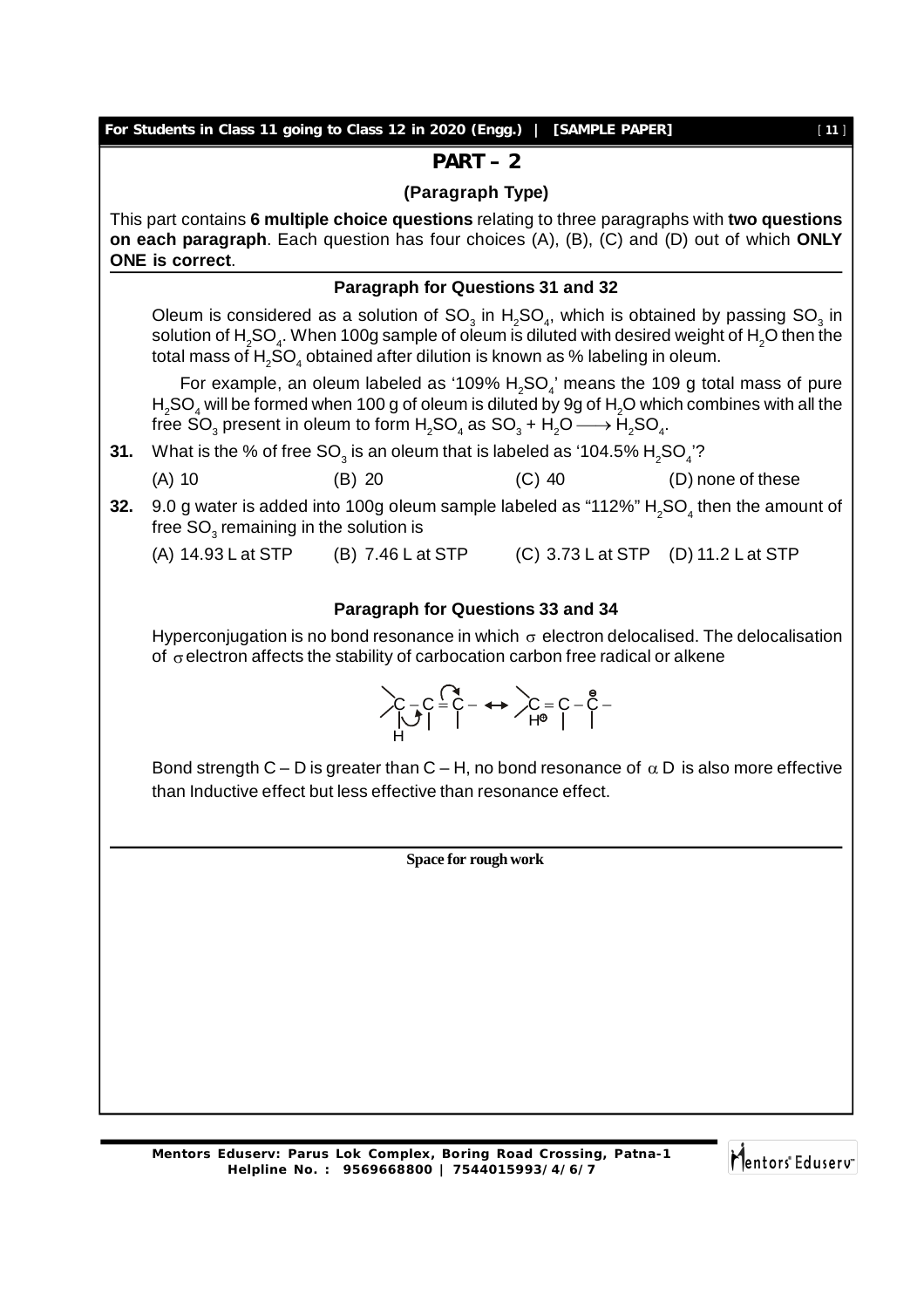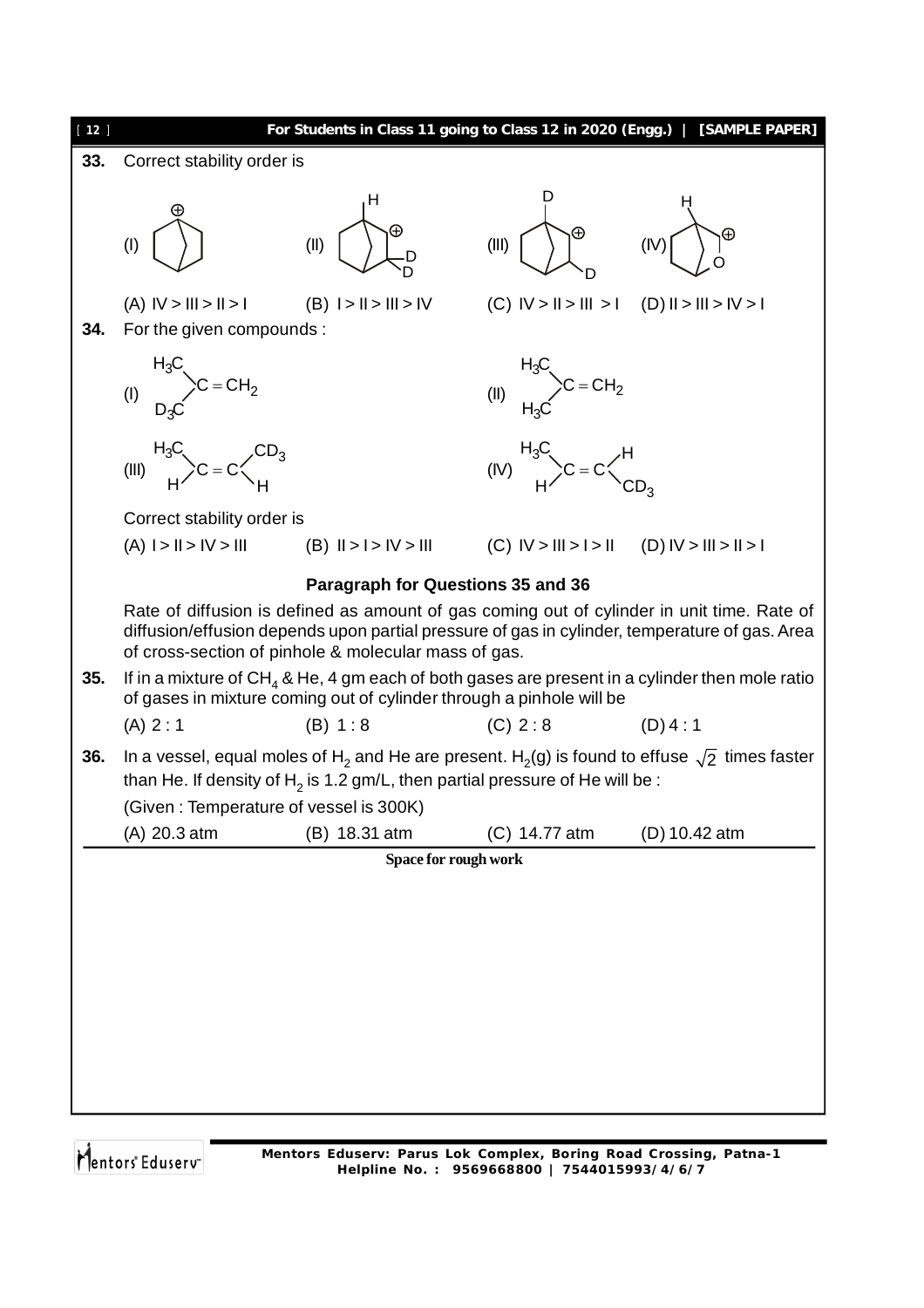### **For Students in Class 11 going to Class 12 in 2020 (Engg.) | [SAMPLE PAPER]** [ **13** ]

#### **PART – 3**

#### **(Integer Answer Type)**

This part contains **4** questions. The answer to each of the questions is a single digit integer, ranging from **0 to 9**. The appropriate bubbles below the respective question numbers in the ORS have to be darkened. For example, if the correct answers to question numbers X, Y, Z and W (say) are 6, 0, 9 and 2, respectively, then the correct darkening of bubbles will look like the following:

- **37.** A 1 L vessel contains 3 moles each of gas A and B at equilibrium. Reaction is given to be A (g)  $\boxplus$   $\boxplus$   $\cong$  2B (g)  $.$  If 1 mole of each gas is removed from equilibrium vessel then  $\mathsf{K}_{\rm c}$  of reaction will be :
- **38.** How many hyperconjugative structures are possible in the most stable rearranged carbocation of given carbocation :



**39.** A salt Al(OH) $_3$  dissolves in water in two ways as shown :

Al(OH) $_3$  (s) $\boxplus\boxplus$  Al $^{3+}$  (aq) + 3OH $^-$  (aq)

 $\text{Al(OH)}_{3} \text{ (s)} + \text{OH}^{-} \text{ (aq)} \text{ and } \text{Al(OH)}_{4}^{-} \text{ (aq)}; \text{ K}_{c} = 3 \times 10^{4}$ 

What should be Ksp of Al(OH) $_{\scriptscriptstyle{3}}$  if its solubility is maximum at pH equal to 13 ?

**40.** The number of carbon atoms arranged linearly in the molecule,  $\rm CH_3—C \equiv C \rightarrow C = CH_2$  is-

**Space for rough work**

Mentors Eduserv

H

0 0 0 1) (1) (1  $2)(2)(2)$ 3) (3) (3 4 4 4 5) (5) (5 6 (6 7) (7) (7 8 (8 (8 9) (9) (9

**X Y Z W**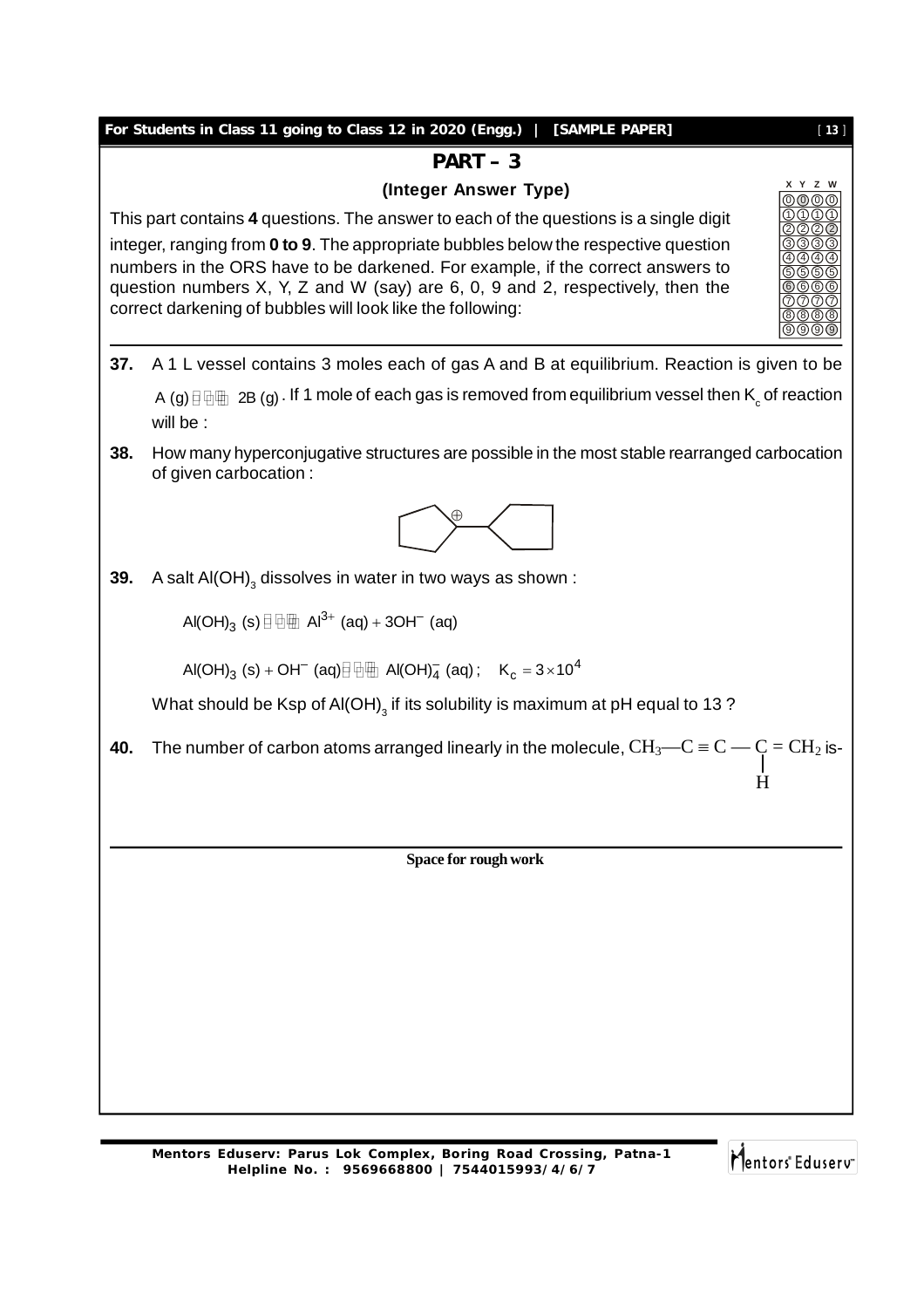| $[14]$ |                            | For Students in Class 11 going to Class 12 in 2020 (Engg.)                                                                                                                 |                              |                   | [SAMPLE PAPER] |
|--------|----------------------------|----------------------------------------------------------------------------------------------------------------------------------------------------------------------------|------------------------------|-------------------|----------------|
|        |                            | <b>SECTION-C : MATHEMATICS</b>                                                                                                                                             |                              |                   |                |
|        |                            |                                                                                                                                                                            | $PART-1$                     |                   |                |
|        |                            |                                                                                                                                                                            | (Single Correct Answer Type) |                   |                |
|        |                            | This part contains 10 multiple choice questions. Each question has four choices (A), (B), (C)                                                                              |                              |                   |                |
| 41.    |                            | and (D), out of which ONLY ONE is correct.<br>If the equation $cot^4x - 2csc^2x + a^2 = 0$ has at least one solution then sum of all possible                              |                              |                   |                |
|        | integral values of 'a' is: |                                                                                                                                                                            |                              |                   |                |
|        | $(A)$ 0                    | $(B)$ 1                                                                                                                                                                    | $(C)$ 2                      | $(D)$ 4           |                |
| 42.    |                            | If $\theta_k \in [0,\pi]$ for $1 \le k \le 10$ , then the maximum value of $\prod_{k=1}^{n} (1 + \sin^2 \theta_k)(1 + \cos^2 \theta_k)$ is                                 | $k=1$                        |                   |                |
|        |                            | (A) $\left(\frac{3}{2}\right)^{10}$ (B) $\left(\frac{9}{4}\right)^{10}$ (C) $10 \cdot \left(\frac{3}{2}\right)^{2}$ (D) $\left(\frac{9}{4}\right)^{20}$                    |                              |                   |                |
| 43.    |                            | $t_1$ , $t_2$ , $t_3$ are 3 points on $y^2 = 4x$ such that normal at $t_1$ intersects parabola at $t_2$ and normal at $t_2$                                                |                              |                   |                |
|        |                            | intersects parabola at t <sub>3</sub> . If 3t <sub>1</sub> + 13t <sub>2</sub> + 9t <sub>3</sub> = 0, then $\frac{t_1^2 + 5}{t_2^2 - 6}$ is equal to                        |                              |                   |                |
|        | $(A)$ 1                    | (B) 3 (C) $-2$                                                                                                                                                             |                              | $(D)$ 5           |                |
| 44.    |                            | The least value of $f(x) =  x-1  +  x-2  +  x-3 $ is                                                                                                                       |                              |                   |                |
|        | $(A)$ 1                    | (B) 2 (C) 3                                                                                                                                                                |                              | $(D)$ 4           |                |
| 45.    |                            | Let ABC and PQR be two triangles such that $sin A = \frac{(a^2 + b^2 + c^2)(p^2 + q^2 + r^2)}{(an + bn + cr)^2}$ and                                                       |                              |                   |                |
|        |                            | Area of $\triangle ABC$ > Area of $\triangle PQR$ , where a, b, c and p, q, r are the sides of triangles ABC and                                                           |                              |                   |                |
|        |                            | PQR respectively. If p, q, r (p < q < r) are consecutive natural numbers. Also a, b, c $\in$ N and<br>perimeter of triangle ABC is 24, then the value of $ab + bc + ac$ is |                              |                   |                |
|        | $(A)$ 104                  | $(B)$ 188                                                                                                                                                                  | $(C)$ 428                    | (D) None of these |                |
|        |                            |                                                                                                                                                                            | Space for rough work         |                   |                |
|        |                            |                                                                                                                                                                            |                              |                   |                |
|        |                            |                                                                                                                                                                            |                              |                   |                |
|        |                            |                                                                                                                                                                            |                              |                   |                |
|        |                            |                                                                                                                                                                            |                              |                   |                |
|        |                            |                                                                                                                                                                            |                              |                   |                |
|        |                            |                                                                                                                                                                            |                              |                   |                |
|        |                            |                                                                                                                                                                            |                              |                   |                |
|        |                            |                                                                                                                                                                            |                              |                   |                |
|        |                            |                                                                                                                                                                            |                              |                   |                |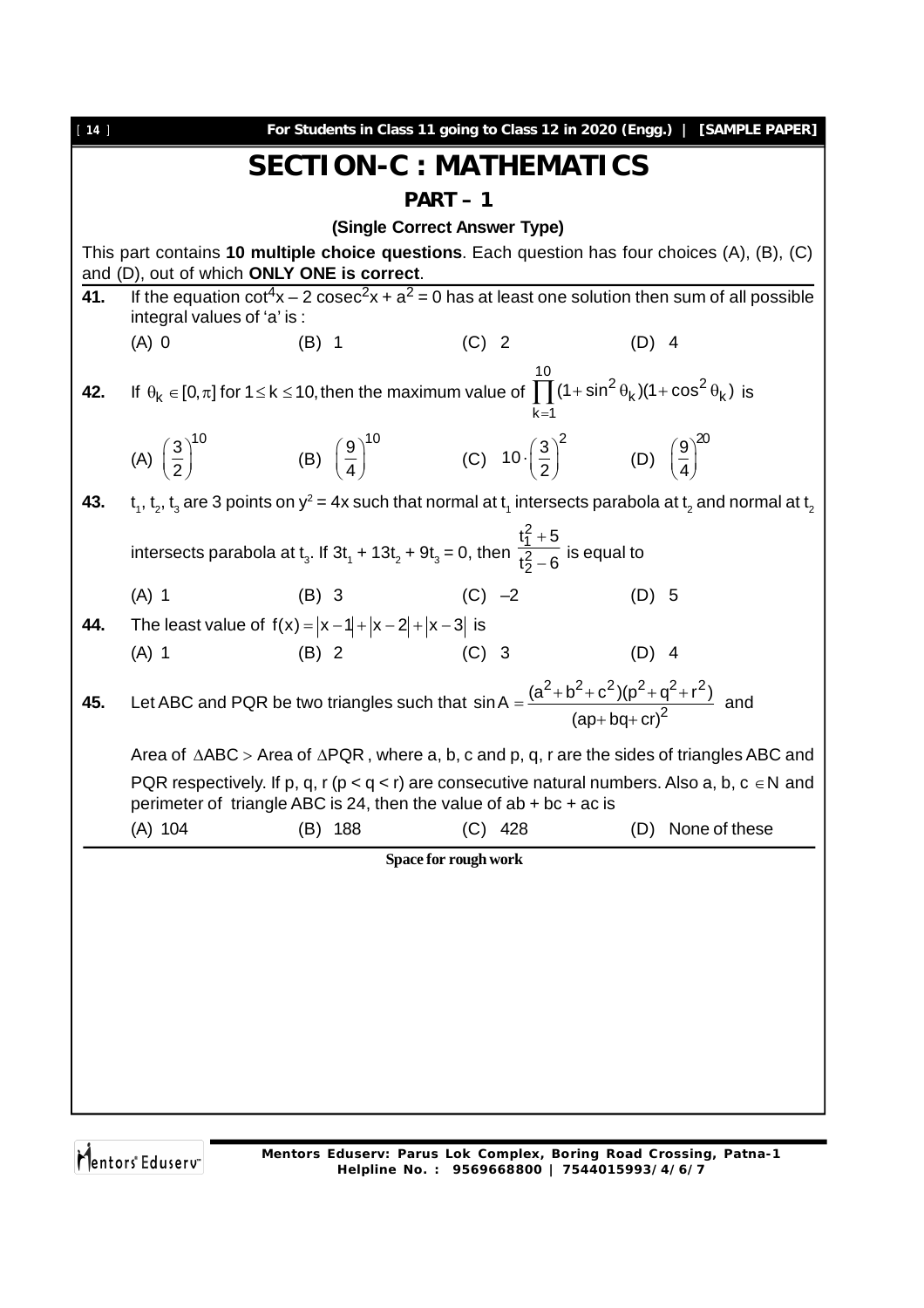|     |                                                           |                                                                               | For Students in Class 11 going to Class 12 in 2020 (Engg.)   [SAMPLE PAPER]                                  | [15]                                                                                                                                                                                        |
|-----|-----------------------------------------------------------|-------------------------------------------------------------------------------|--------------------------------------------------------------------------------------------------------------|---------------------------------------------------------------------------------------------------------------------------------------------------------------------------------------------|
| 46. |                                                           |                                                                               | values of x. The number of integral solutions of the equation $P(x) - 3 = 0$ is                              | A polynomial P(x) with integral coefficients takes the value 5 at exactly four distinct integral                                                                                            |
|     | $(A)$ 0                                                   | $(B)$ 4                                                                       | $(C)$ 2                                                                                                      | (D) None of these                                                                                                                                                                           |
| 47. |                                                           |                                                                               |                                                                                                              | Let $N = a a a a a b e a 6$ digit number (all digit repeated) and N is divisible by 924 and let                                                                                             |
|     |                                                           |                                                                               | a, $\beta$ be the roots of the equation $x^2 - 11x + \lambda = 0$ then product of all values of $\lambda$ is |                                                                                                                                                                                             |
|     | (A) 670                                                   | (B) 672                                                                       | (C) 625                                                                                                      | (D) None of these                                                                                                                                                                           |
| 48. |                                                           |                                                                               | If $f(x) = \sqrt{2x^2 - 6x + 5} + \sqrt{2x^2 - 40x + 218}$ , then the minimum value of $f(x)$ is             |                                                                                                                                                                                             |
|     | $(A)$ 8                                                   | $(B)$ 13                                                                      | $(C)$ 15                                                                                                     | (D) None of these                                                                                                                                                                           |
| 49. |                                                           | some real number $\alpha$ , then the exhaustive set of values of $\alpha$ is: |                                                                                                              | Let $A = \{(x, y): x + y = \alpha\}$ and $B = \{(x, y): x^3 + y^3 < \alpha\}$ be two sets such that $A \cap B = \phi$ for                                                                   |
|     | $(A)$ [-2, 2]                                             |                                                                               |                                                                                                              | (B) $\{0\} \cup [2,\infty)$ (C) $(-\infty,-2] \cup \{0\}$ (D) $\{x \mid x \in N, x \le 3\}$                                                                                                 |
| 50. |                                                           | Number of real solutions of $ x - 1 ^{( x-2 -1)} = 1$ will be                 |                                                                                                              |                                                                                                                                                                                             |
|     | $(A)$ 4                                                   | $(B)$ 3                                                                       | $(C)$ 2                                                                                                      | $(D)$ 1                                                                                                                                                                                     |
|     |                                                           | $PART-2$                                                                      |                                                                                                              |                                                                                                                                                                                             |
|     |                                                           | (Paragraph Type)                                                              |                                                                                                              |                                                                                                                                                                                             |
|     | ONE is correct.                                           |                                                                               |                                                                                                              | This part contains 6 multiple choice questions relating to three paragraphs with two questions<br>on each paragraph. Each question has four choices (A), (B), (C) and (D) out of which ONLY |
|     |                                                           | Paragraph for Questions 51 and 52                                             |                                                                                                              |                                                                                                                                                                                             |
|     | $x + y = 0$ . the locus of centre of circle is curve 'C'. |                                                                               |                                                                                                              | A variable circle touches straight line $y = x$ and cut off a constant length of $2\sqrt{2}$ units from                                                                                     |
|     | <b>51.</b> The eccentricity of the curve 'C' is           |                                                                               |                                                                                                              |                                                                                                                                                                                             |
|     | $(A)$ 1                                                   | (B) $\sqrt{2}$                                                                | $(C)$ 2                                                                                                      | (D) $\frac{1}{2}$                                                                                                                                                                           |
|     |                                                           | Space for rough work                                                          |                                                                                                              |                                                                                                                                                                                             |
|     |                                                           |                                                                               |                                                                                                              |                                                                                                                                                                                             |
|     |                                                           |                                                                               |                                                                                                              |                                                                                                                                                                                             |
|     |                                                           |                                                                               |                                                                                                              |                                                                                                                                                                                             |
|     |                                                           |                                                                               |                                                                                                              |                                                                                                                                                                                             |
|     |                                                           |                                                                               |                                                                                                              |                                                                                                                                                                                             |
|     |                                                           |                                                                               |                                                                                                              |                                                                                                                                                                                             |
|     |                                                           |                                                                               |                                                                                                              |                                                                                                                                                                                             |
|     |                                                           |                                                                               |                                                                                                              |                                                                                                                                                                                             |

Mentors<sup>e</sup> Eduserv<sup>-</sup>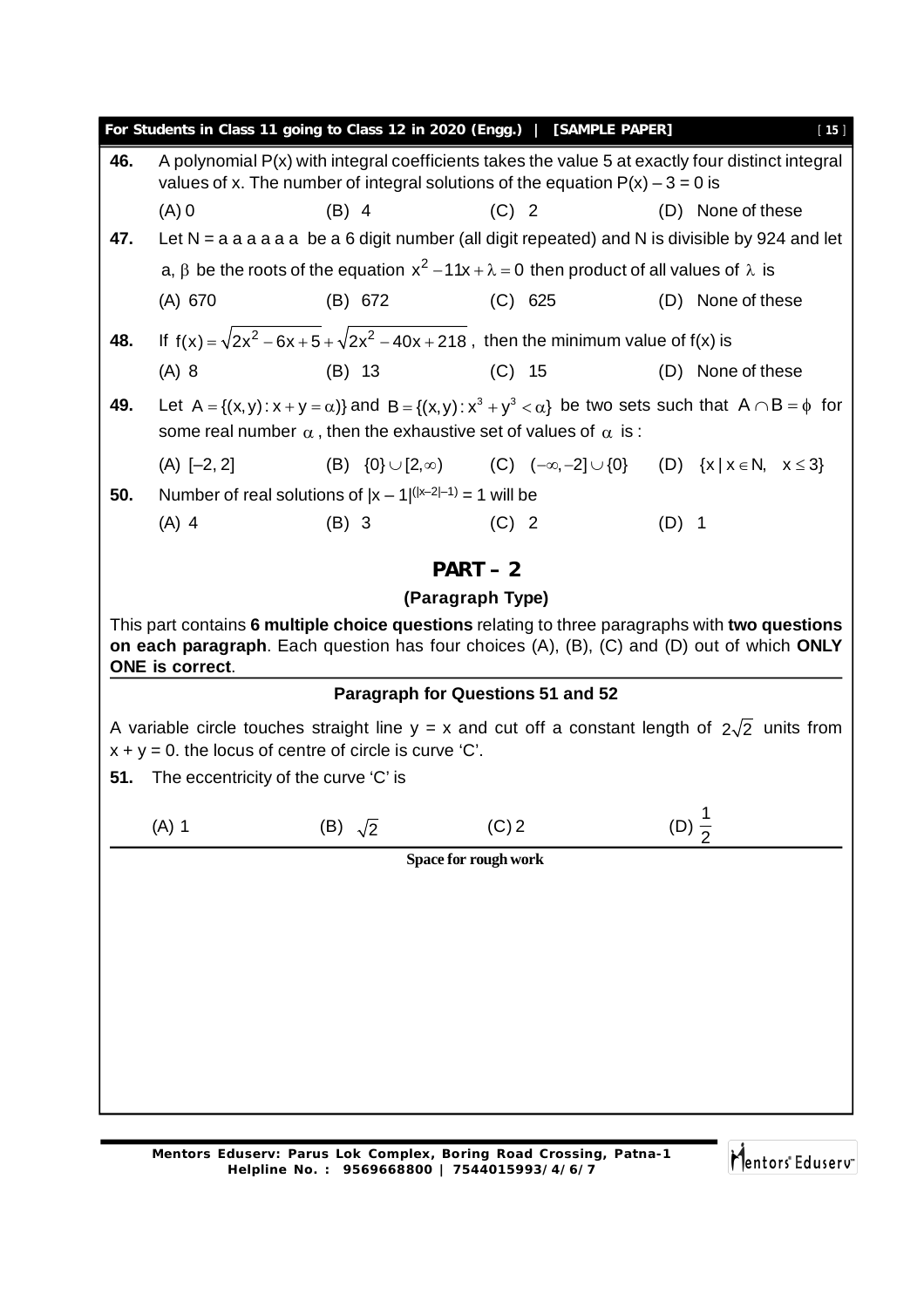| $[16]$ |                                                                              |                                                                                                  |                                                                                                                                                                                     | For Students in Class 11 going to Class 12 in 2020 (Engg.)   [SAMPLE PAPER]                                                                    |
|--------|------------------------------------------------------------------------------|--------------------------------------------------------------------------------------------------|-------------------------------------------------------------------------------------------------------------------------------------------------------------------------------------|------------------------------------------------------------------------------------------------------------------------------------------------|
| 52.    |                                                                              | circle which touches the curve C at P and passes through Q is                                    |                                                                                                                                                                                     | The line $x + 2y = 1$ intersects the curve C at P and Q (where P is above x-axis). The centre of                                               |
|        |                                                                              |                                                                                                  | (A) $\left(-\frac{1}{4}, \frac{1}{4}\right)$ (B) $\left(\frac{1}{4}, \frac{1}{4}\right)$ (C) $\left(\frac{1}{4}, -\frac{1}{4}\right)$ (D) $\left(-\frac{1}{4}, -\frac{1}{4}\right)$ |                                                                                                                                                |
|        |                                                                              | Paragraph for Questions 53 and 54                                                                |                                                                                                                                                                                     |                                                                                                                                                |
|        |                                                                              |                                                                                                  |                                                                                                                                                                                     | If $S_1$ and $S_2$ are the two concentric ellipse with equal length of major axis and equal eccentricities 'e'                                 |
| 53.    | passes through the foci of each other.<br>Then the minimum value of $e^2$ is |                                                                                                  |                                                                                                                                                                                     |                                                                                                                                                |
|        | (A) $\frac{1}{2}$                                                            | (B) $\frac{1}{\sqrt{2}}$                                                                         | (C) $\frac{3}{4}$                                                                                                                                                                   | (D) $\frac{\sqrt{3}}{2}$                                                                                                                       |
| 54.    | of $sin^2 \theta$ is                                                         |                                                                                                  |                                                                                                                                                                                     | If $\theta$ is the eccentric angle on the point on the ellipse S <sub>1</sub> which is the focus of S <sub>2</sub> , then the value            |
|        | (A) $\frac{1+e^2}{2+e^2}$                                                    | (B) $\frac{1-e^2}{1+e^2}$ (C) $\frac{1-e^2}{e^2}$                                                |                                                                                                                                                                                     | (D) None of these                                                                                                                              |
|        |                                                                              | <b>Paragraph for Questions 55 and 56</b>                                                         |                                                                                                                                                                                     |                                                                                                                                                |
|        |                                                                              |                                                                                                  |                                                                                                                                                                                     | Let the equations $\alpha x^2 + 2\beta x + \gamma = 0$ and $hx^2 + 2kx + m = 0$ have a common roots when $\alpha$ , $\beta$ , $\gamma$ , h, k, |
|        |                                                                              | m are positive real number and $\frac{\alpha}{h}, \frac{\beta}{k}, \frac{\gamma}{m}$ are in A.P. |                                                                                                                                                                                     |                                                                                                                                                |
| 55.    | Then h, k, m are in                                                          |                                                                                                  |                                                                                                                                                                                     |                                                                                                                                                |
| 56.    | (A) H.P.<br>Then the common roots is                                         | (B) G.P.                                                                                         | $(C)$ A.P.                                                                                                                                                                          | None of these<br>(D)                                                                                                                           |
|        |                                                                              |                                                                                                  |                                                                                                                                                                                     |                                                                                                                                                |
|        | (A) $\frac{-m}{n}$                                                           | (B) $\frac{-m}{k}$                                                                               | (C) $\frac{-K}{h}$                                                                                                                                                                  | (D) $\frac{-k}{ }$                                                                                                                             |
|        |                                                                              |                                                                                                  | Space for rough work                                                                                                                                                                |                                                                                                                                                |
|        |                                                                              |                                                                                                  |                                                                                                                                                                                     |                                                                                                                                                |
|        |                                                                              |                                                                                                  |                                                                                                                                                                                     |                                                                                                                                                |
|        |                                                                              |                                                                                                  |                                                                                                                                                                                     |                                                                                                                                                |
|        |                                                                              |                                                                                                  |                                                                                                                                                                                     |                                                                                                                                                |
|        |                                                                              |                                                                                                  |                                                                                                                                                                                     |                                                                                                                                                |
|        |                                                                              |                                                                                                  |                                                                                                                                                                                     |                                                                                                                                                |
|        |                                                                              |                                                                                                  |                                                                                                                                                                                     |                                                                                                                                                |

Mentors<sup>®</sup> Eduserv<sup>®</sup>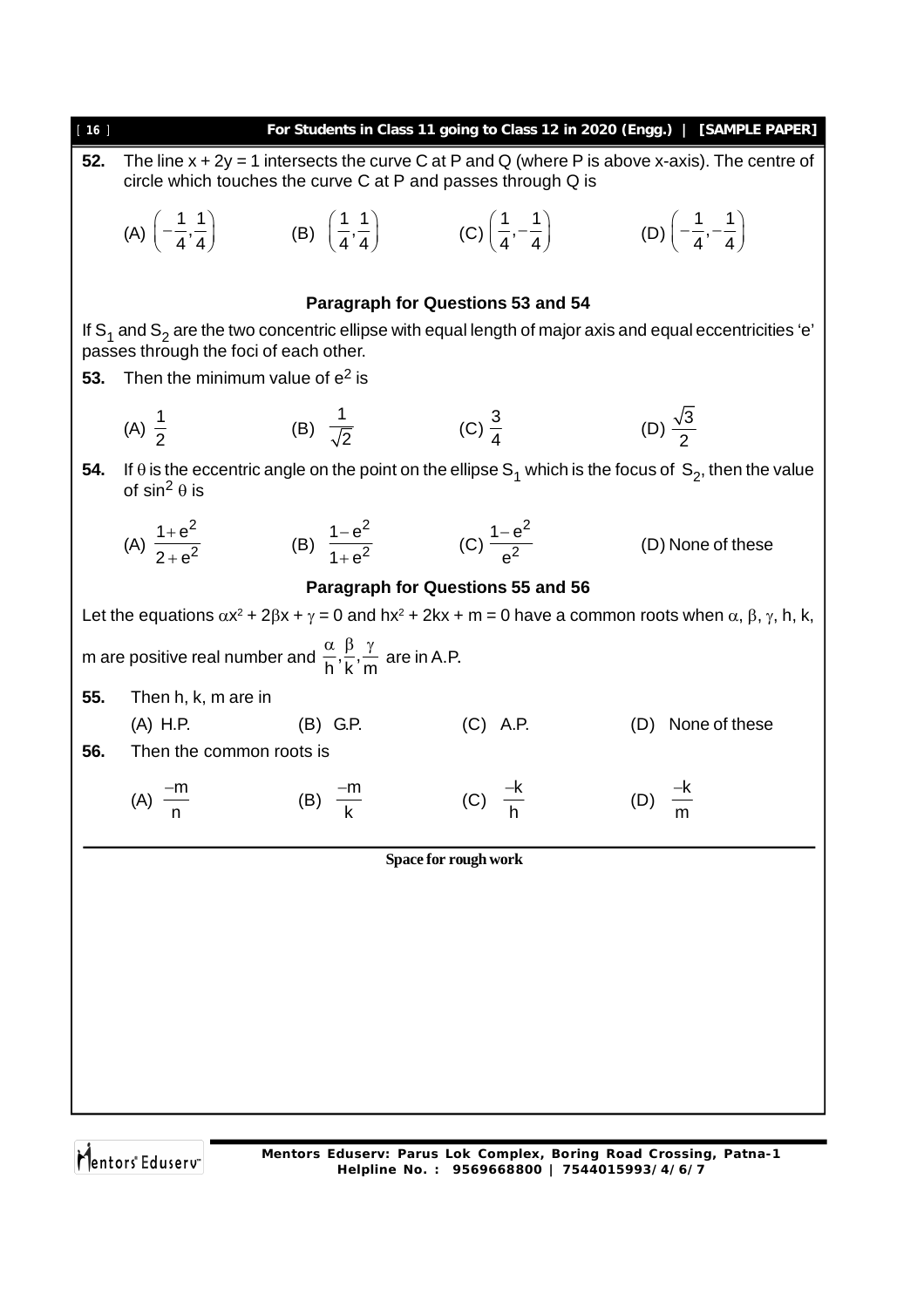#### **For Students in Class 11 going to Class 12 in 2020 (Engg.) | [SAMPLE PAPER]** [ **17** ]

#### **PART – 3**

#### **(Integer Answer Type)**

This part contains **4** questions. The answer to each of the questions is a single digit integer, ranging from **0 to 9**. The appropriate bubbles below the respective question numbers in the ORS have to be darkened. For example, if the correct answers to question numbers X, Y, Z and W (say) are 6, 0, 9 and 2, respectively, then the correct darkening of bubbles will look like the following:



$$
\frac{\sin \theta}{x} = \frac{\cos \theta}{y}
$$
, we have  $\frac{\cos^4 \theta}{x^4} + \frac{\sin^4 \theta}{y^4} = \frac{97 \sin 2\theta}{x^3 y + y^3 x}$ , then the value of  $\frac{x}{y} + \frac{y}{x}$  is

- **58.** Minimum distance between the curve  $y = \sqrt{4-x^2}$  and the straight line  $y = x 2\sqrt{2}$  is k then [ 2 k] is equal to (where [ ] denotes greatest integer function).
- **59.** Let the lengths of the altitudes drawn from the vertices of a triangle ABC to the opposite sides are 2, 2 and 3. If the area of triangle ABC is  $\Delta$ , then the value of  $2\sqrt{2}\Delta$  is
- **60.** Number of integral solution of the equation  $\log_{\sqrt{x}}(x+|x-2|) = \log_x(5x-6+5|x-2|)$  is

**Space for rough work**

Mentors Eduserv

0 0 0 1) (1) (1  $2)(2)(2)$ 3) (3) (3 4) (4) (4 5) (5) (5 6 (6 7) (7) (7 8 (8 (8 9 (9

**X Y Z W**